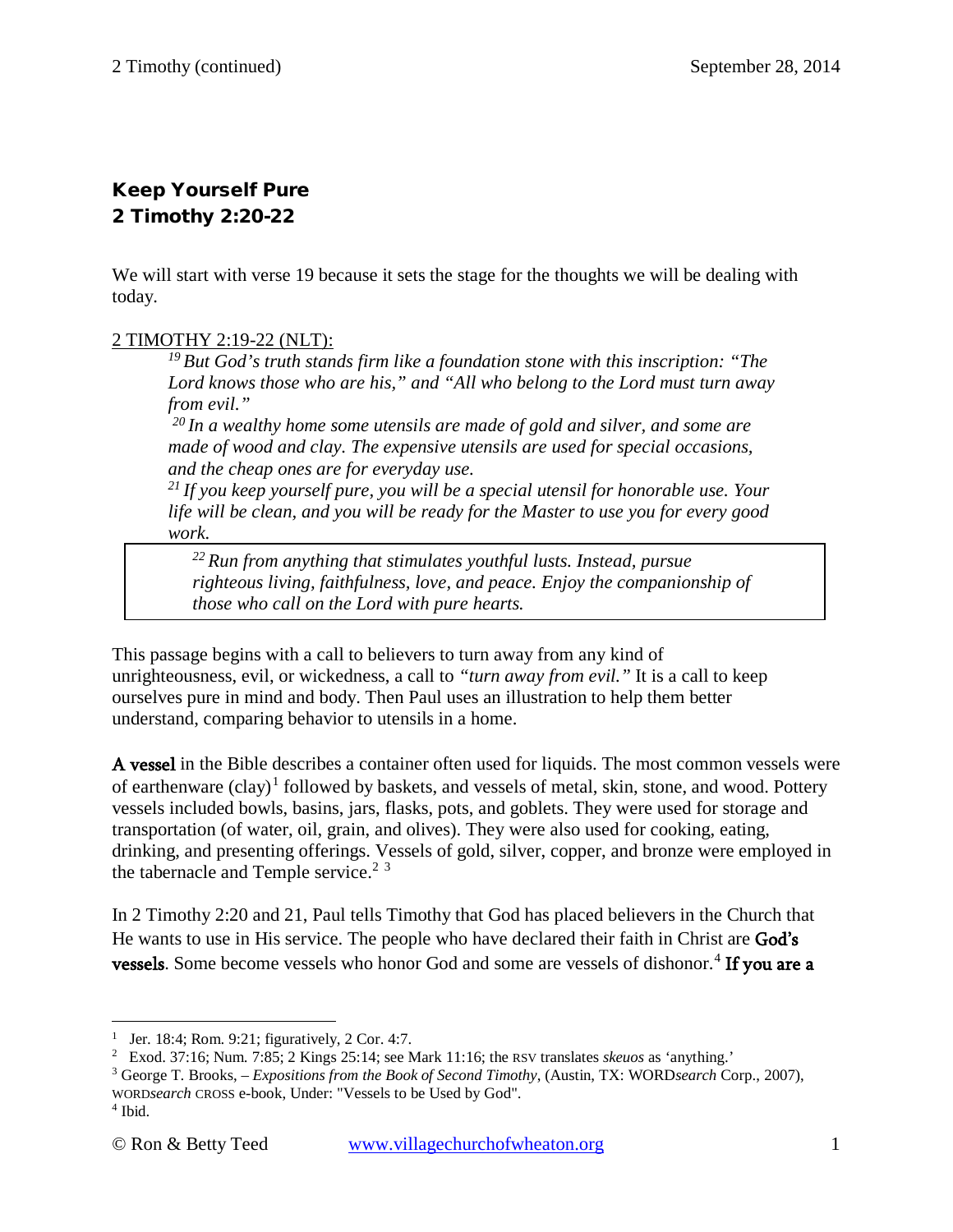believer, you are a vessel that God wants to use to accomplish His will for all mankind. It is up to you to determine if you are going to be a vessel of gold, silver, wood, or clay.

> "At the beginning of the Reformation, Martin of Basle came to a knowledge of the truth, but, afraid to make a public confession, he wrote on a leaf of parchment: 'O most merciful Christ, I know that I can be saved only by the merit of thy blood. Holy Jesus, I acknowledge thy sufferings for me. I love thee! I love thee!' Then he removed a stone from the wall of his chamber and hid it there. It was not discovered for more than a hundred years.

> "About the same time Martin Luther found the truth as it is in Christ. He said: 'My Lord has confessed me before men; I will not shrink from confessing Him before kings.' The world knows what followed, and today it reveres the memory of Luther; but as for Martin of Basle, who cares for him?[5](#page-1-0)

Now we will begin taking a more in-depth view of these verses.

#### 2 TIMOTHY 2:20:

*20 Now in a large house there are not only gold and silver vessels, but also vessels of wood and of earthenware*[6](#page-1-1) *, and some to honor and some to dishonor.* 

In a large house you would very likely see pots and pans and various cooking utensils. This is the Church which is made up of all kinds of people who are useful to God. Some can be more useful than others by bringing honor to the Church and to Christ. Then there are those who are hardly useful at all and bring dishonor to the Church and to God by the way they live.

Those vessels that are useful to God and trustworthy are vessels of gold. A Christian's behavior depends on the kind of relationship he/she has with God. As our relationship with God gets better He can rely and trust in us more, and will therefore use us more. God uses those He can trust.

### The faithful are those whom Paul called vessels of gold in the large house.<sup>[7](#page-1-2)</sup>

Paul also spoke of vessels made of silver in the house which were less valuable than those of gold. These people are somewhat less faithful but can be trusted much of the time. These people have not chosen to give their lives completely to Christ. Vessels of wood and clay are vessels that are not used at all for anything important. They just could not be trusted with any of the important work. Which of these vessels do you think Jesus would prefer using?

<span id="page-1-0"></span><sup>5</sup> Tan, Paul Lee: *Encyclopedia of 7700 Illustrations: A Treasury of Illustrations, Anecdotes, Facts and Quotations for Pastors, Teachers and Christian Workers*. Garland TX : Bible Communications, 1996, c1979.  $\overline{a}$ 

<sup>&</sup>lt;sup>6</sup> Clay.

<span id="page-1-2"></span><span id="page-1-1"></span><sup>7</sup> Op Cit., Brooks.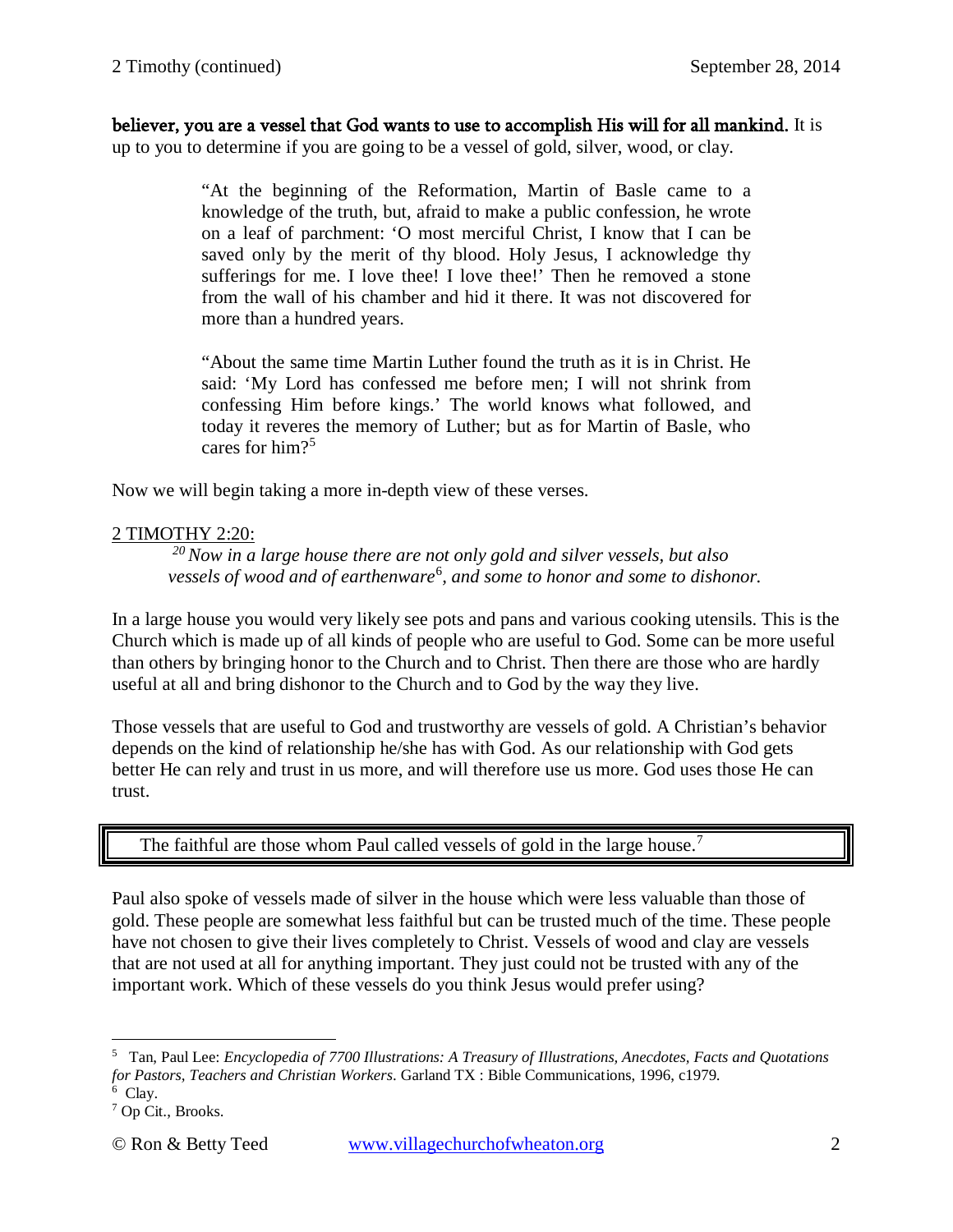There are too many Christians who are satisfied with being wood and clay vessels of dishonor. They have little motivation for being faithful, loyal, dedicated, devoted, and committed. They want the salvation Jesus offers, but they do not want to give back any service for the One who saved them. This was a heads-up for Timothy to remain faithful, to be a vessel of gold.

Paul uses the figure of a vessel in several other letters as well to describe Christians.

### 1 Thessalonians 4:3-4:

*3 For this is the will of God, your sanctification; that is, that you abstain from sexual immorality;* 

*4 that each of you know how to possess his own* vessel *in sanctification and honor.*

This is very similar to what Paul has been saying to Timothy in chapter two. Then when writing to the Corinthians Paul said this:

# 2 Corinthians 4:7:

*7 But we have this treasure in earthen* vessels, *so that the surpassing greatness of the power will be of God and not from ourselves;* 

We need to be aware that the power for whatever we do in our human vessel comes from the Holy Spirit who lives within those of us who are believing Christians. Michael Millican, pastor of Lakeland Bible Church in Florida, has said, "For years, I tried to be what God wanted me to be and I always failed. Why? I was trying to serve God in my strength, not His power." Jesus said in John 15:5*, "I am the vine, you are the branches. He who abides in Me, and I in him, bears much fruit; for without Me you can do nothing."*

Now, coming back to 2 Timothy 2, the **large house** represents the Church of God, the body of Christ, composed of all true believers who are the **vessels** referred to here—the honorable gold and silver vessels and the dishonorable vessels of wood and clay**.**

Gold and silver would be primarily used for decoration or for serving important guests to make them feel honored. The items of wood and clay were plain, inexpensively replaceable, unattractive, and often dirty. Some were used for the garbage and human waste of the house. To display them before guests would be considered to be in very bad taste**.**

Let us understand that:

**"Honor** and **dishonor** do not refer to believers and unbelievers. Jesus makes clear in the parable of the wheat and tares in [Matthew 13:24-30](http://www.crossbooks.com/verse.asp?ref=Mt+13%3A24-30) and in His teaching about the sheep and goats judgment of the nations in [Matthew 25:31-46](http://www.crossbooks.com/verse.asp?ref=Mt+25%3A31-46) that the Church on earth will contain both unbelievers and believers until He returns and orders the final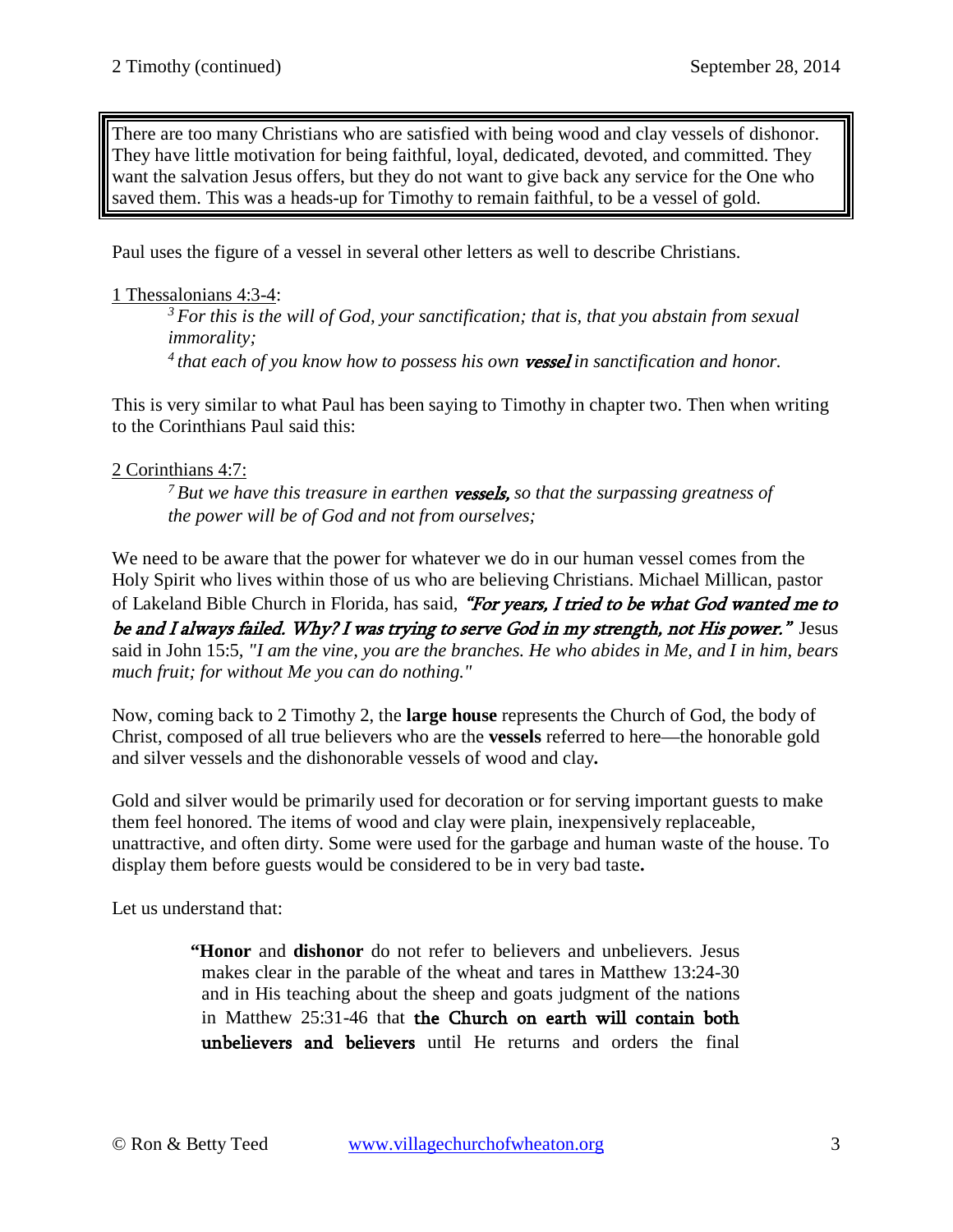separation. But Paul is not speaking here in 2 Timothy about those events."[8](#page-3-0)

The honorable vessels represent believers who are faithful and useful to God and Christ. By contrast, the dishonorable **vessels** are those people who dishonor God and themselves by their behavior. They are only capable of performing the least important jobs. **Honor** and **dishonor** therefore refer to the ways in which genuine believers are found useful to God in fulfilling the work to which He has called them. All believers should be, but are not always, vessels of honor.<sup>[9](#page-3-1)</sup>

Some Ephesian leaders, including Timothy, were becoming discouraged and feeling inadequate in their service to the church. Part of the problem was that false teachers such as Hymenaeus, Alexander, and Philetus, were making them feel inferior, inadequate, and fearful of failure.<sup>[10](#page-3-2)</sup> Paul seems to be trying to inspire Timothy. "It is worth noting that the name *Timothy* comes from two Greek words which together mean 'God-honoring.' Paul was encouraging Timothy to live up to his name!"<sup>[11](#page-3-3)</sup>

In [verses 21-26,](http://www.crossbooks.com/verse.asp?ref=2Ti+2%3A21-26) Paul identifies what qualities are part of the faithful believer who brings honor to God:

- A cleansed life
- A life committed to living as sin free as possible
- Being useful to God
- **Being prepared for service**
- A pure heart
- A mind that is able to anticipate what is right
- A gentle manner
- A humble spirit
- $\mathcal{F}$  Compassion<sup>[12](#page-3-4)</sup>

Then as we move on to look at verse 21 we see that Paul is encouraging Timothy and others to cleanse themselves so that they might be gold.

#### 2 TIMOTHY 2:21:

*Therefore, if anyone cleanses himself from these things, he will be a vessel for honor.*<sup>[13](#page-3-5)</sup>

"Cleanses" is from *ekkathairo*, an intensified form of *kathairo* (the Greek word from which we get *'catharsis,*') which means to clean out thoroughly, to completely remove any impurities. *"*The Greek word *katharos* speaks of more than a person's motives. There are many

<span id="page-3-4"></span>12 Op. Cit. MacArthur.

<span id="page-3-0"></span><sup>8</sup> John MacArthur, *MacArthur New Testament Commentary – 2 Timothy*, (Chicago: Moody Press, 1995), WORD*search* CROSS e-book, 86-90. Emphases added.  $\overline{a}$ 

<span id="page-3-1"></span><sup>&</sup>lt;sup>9</sup> Ibid.

<span id="page-3-2"></span> $10$  Ibid.

<span id="page-3-3"></span><sup>11</sup> *The Bible Exposition Commentary* © 2001 by Warren W. Wiersbe. All rights reserved. First printing 2003 Printed in the United States of America. Database © WORDsearch Corp., 2005.

<span id="page-3-5"></span><sup>&</sup>lt;sup>13</sup> Silver and gold.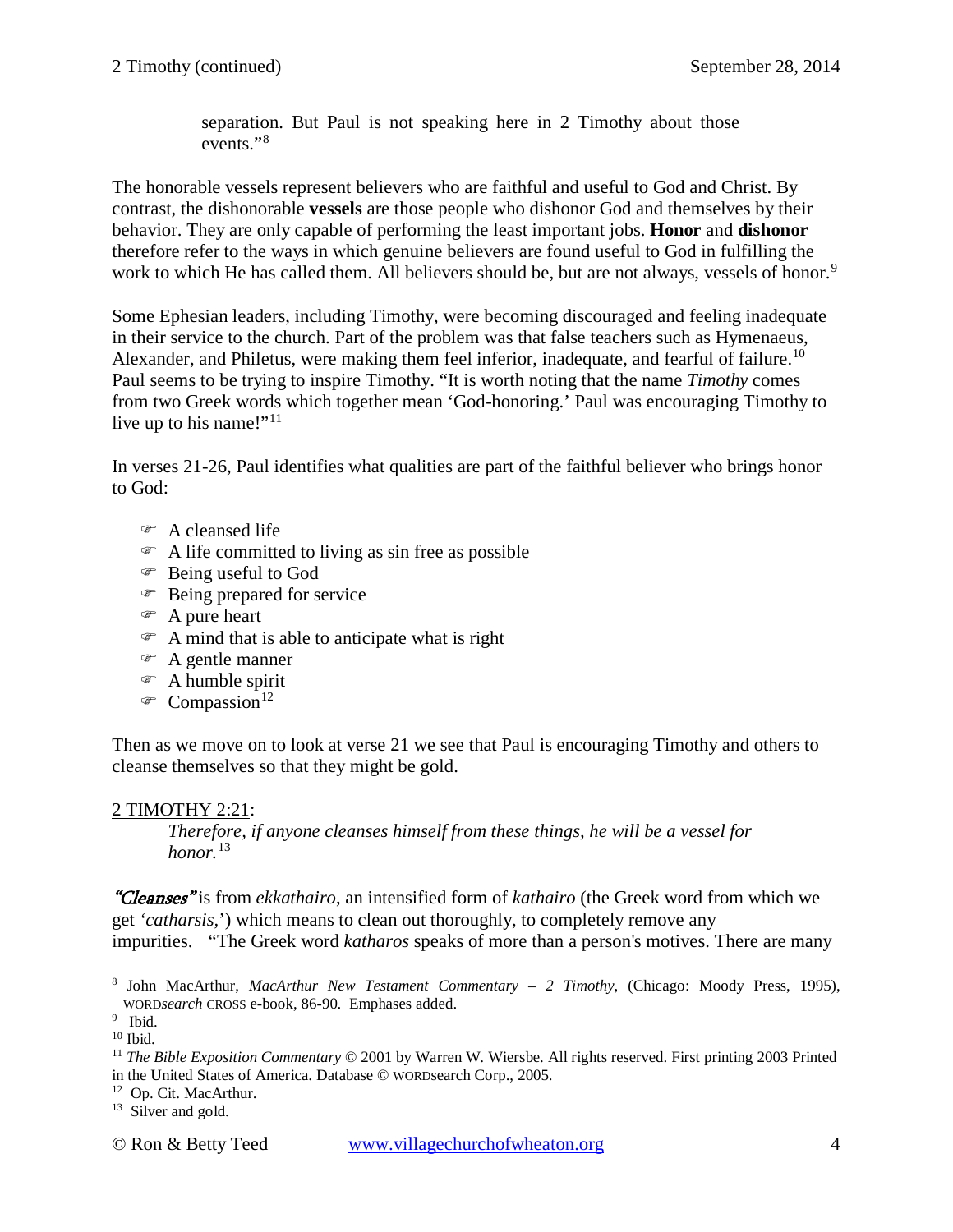sincere people whose motives are pure who never come to God. . . . Truly pure motives always produce holy deeds. . . . A person may think his motives are pure and say he is religious, but if his deeds aren't in accord with God's Word, his heart isn't focused on God."[14](#page-4-0)

*"These things"* in verse 21 refers to the *"vessels of dishonor"* mentioned in the previous verse. If these vessels of wood and clay can get their act together and realize that they are not bringing honor to God by the way they live their lives, and that they need to develop the qualities just listed, then they can be of meaningful service to God as vessels of gold. Paul may also be suggesting here that believers separate themselves from associating continually with impure believers, who are not clean, not obedient, not submissive to God and Christ, and not eager to serve.<sup>[15](#page-4-1)</sup>

"Sin is contagious, and hanging out continually with openly sinful and shameless people can draw you into their lifestyle." Listen to Solomon's advice: *'He who walks with wise men will be wise, but the companion of fools will suffer harm'* [\(Proverbs 13:20\)](http://www.crossbooks.com/verse.asp?ref=Pr+13%3A20). God also said this through the prophet Isaiah:[16](#page-4-2)

# Isaiah 52:11:

*Depart, depart, go out from there, Touch nothing unclean; Go out of the midst of her, purify yourselves, you who carry the vessels of the LORD.*

"An immoral and/or doctrinally corrupt believer, especially a leader who is influential, is more dangerous than a pagan or atheist, because weak or careless brothers and sisters may assume—or rationalize—that certain practices and ideas are permissible simply because they are practiced and taught by some church leaders."<sup>[17](#page-4-3)</sup>

Warren Wiersbe comments that "A useful human vessel of honor does not get involved in the popular things of the world, even the 'religious world.' He must remain holy, and this means he must be separated from everything that would defile<sup>[18](#page-4-4)</sup> him."<sup>19</sup>

Paul spoke the following to believers in Corinth:

*9 I wrote you in my letter not to associate with immoral people;* 

*10 I did not at all mean with the immoral people of this world, or with the covetous and swindlers, or with idolaters, for then you would have to go out of the world.* 

*11 But actually, I wrote to you not to associate with any so-called brother if he is an immoral person, or covetous, or an idolater, or a reviler, or a drunkard, or a swindler—not even to eat with such a one.* 

<sup>1</sup> Corinthians 5:9-13**:**

<sup>14</sup> http://lakelandbiblechurch.org/Sermons/Beattitudes/PureInHeart.htm  $\overline{a}$ 

<span id="page-4-1"></span><span id="page-4-0"></span><sup>15</sup> Op. Cit, MacArthur.

<span id="page-4-2"></span><sup>16</sup> Ibid.

<span id="page-4-3"></span><sup>17</sup> Ibid.

<span id="page-4-4"></span><sup>18</sup> Corrupt; dishonor

<span id="page-4-5"></span><sup>19</sup> Op. Cit. *Bible Exposition Commentary.*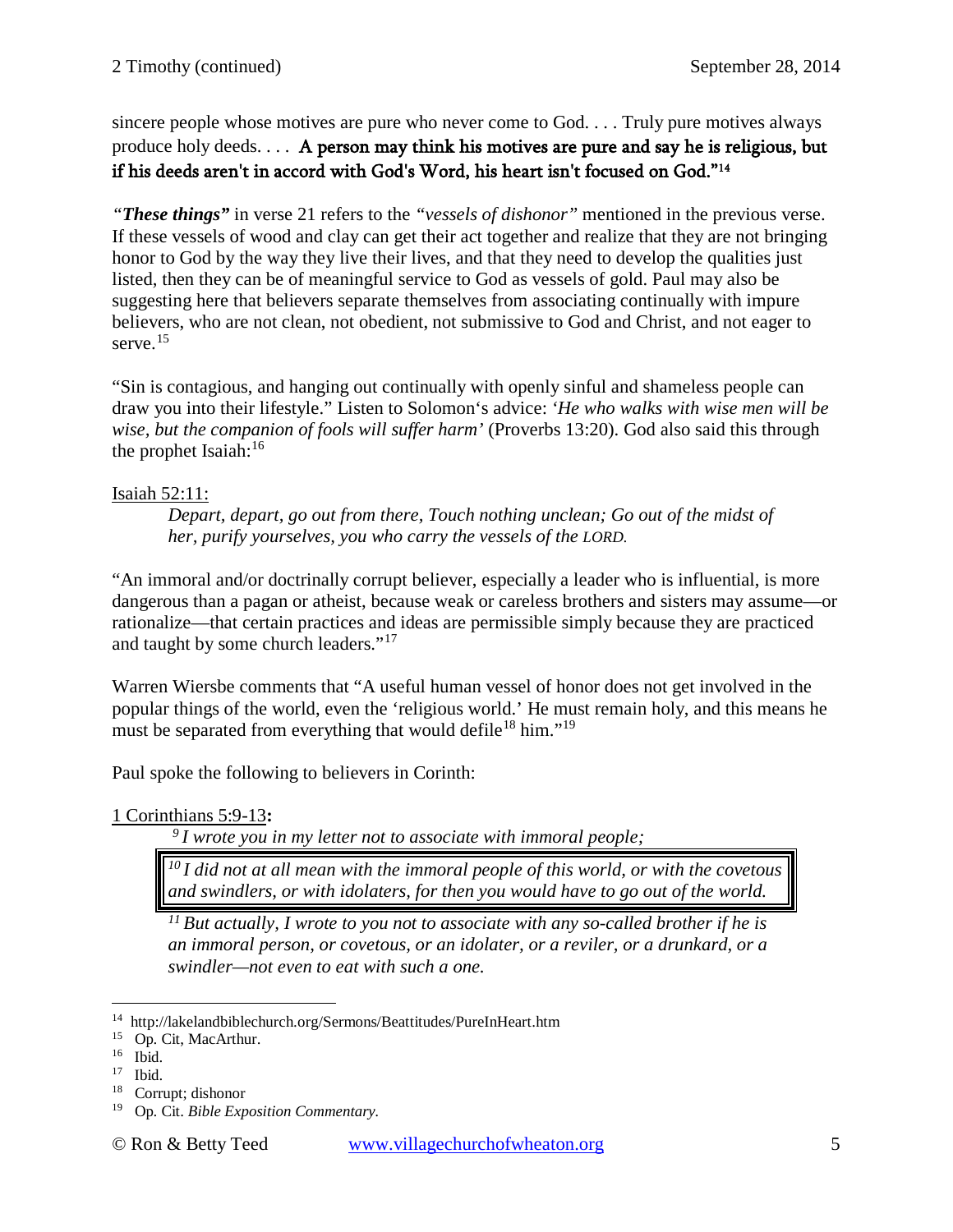*12 For what have I to do with judging outsiders? Do you not judge those who are within the church?*  <sup>13</sup> But those who are outside, God judges. REMOVE THE WICKED MAN FROM AMONG *YOURSELVES.* 

A few verses back we read in:

#### 2 TIMOTHY 2:16-17**:**

*16 But avoid worldly and empty chatter, for it will lead to further ungodliness, 17 and their talk will spread like gangrene.* 

If you associate regularly with Christians who are wood and clay, there is a good chance that some of their sin will rub off on you. *"Do not be deceived: 'Bad company corrupts good morals'"* (1 Corinthians 15:33).

> "It is said that the Christian writer C.S. Lewis was approached by someone who wanted to compromise his walk with the Lord: a little sin here and there, a little worldliness. He felt that the Lord must surely forget the sin if he was a fairly good Christian; after all, a little sin isn't so bad, is it, if everything else were okay?

"C.S. Lewis answered by saying: 'No clever arrangement of bad eggs ever made a good omelet.'"[20](#page-5-0)

Faithful service to God requires that you do not have steady contact with brothers and sisters who might lead you astray.

#### Jeremiah 15:19 (NLT):

*19 This is how the LORD responds: "If you return to me, I will restore you so you can continue to serve me. If you speak good words rather than worthless ones, you will be my spokesman. You must influence them; do not let them influence you!* 

The writer of Hebrews gives this sobering warning:

#### Hebrews 12:15 (ESV):

*15 See to it that no one fails to obtain the grace of God; that no "root of bitterness" springs up and causes trouble, and by it many become defiled;* 

**Bitterness**, even in a believer who has a pure heart, is highly destructive and can seriously demoralize and weaken an entire congregation.

Refusing to associate with sinning believers is also for their own benefit. If they are not disciplined and are readily accepted into church fellowship while living a sinful lifestyle, they

<span id="page-5-0"></span><sup>&</sup>lt;sup>20</sup> <http://bradzockoll.tripod.com/youthworker/id2.html>  $\overline{a}$